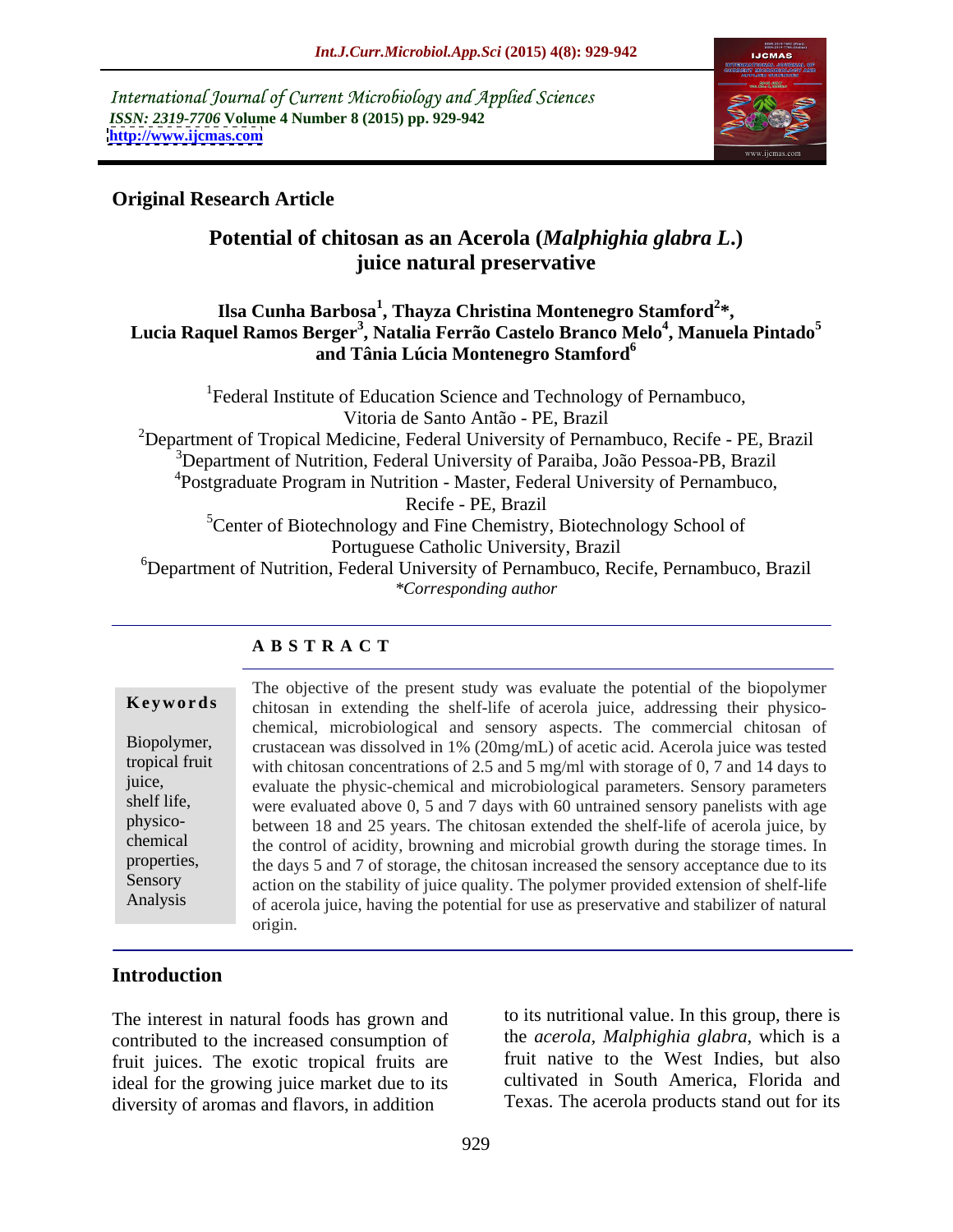quality. The most traded are the frozen pulp and the pasteurized juice (Gomez et al, has limited shelf life, up to 10 days after

limit their use because of possible health damage. In this sense, the use of sulfites is restricted in the United States since 1990 The study aimed to verify the effectiveness because of dangerous side effects for people with asthma. These facts, combined with shelf life of acerola juice, addressing their growing consumer demand for natural physic-chemical, microbiological and foods, encourages the study of the area of food science to gain new perspectives preservatives that meet market demands without neglecting the quality of consumers (Raybaudi-Massilia et al, 2009).

In this context chitosan which is a natural Commercial chitosan of crustacean (Sigma heteropolymer, comprising units  $\beta$ -1, 4 D- <sup>®</sup>) with a degree of deacetylation (DD) of glucosamine and N-acetylglucosamine has gain much impact. Its unique biological (20mg/mL) with pH adjusted to 5.5 features include non-toxicity, (Shigemasa and Minami, 1996). biodegradability and uphold chitosan to be applied widely in the pharmaceutical, food applied widely in the pharmaceutical, food To prepare acerola juice, fruits were washed, and environment. Chitosan is obtained from disintegrated and pulped in a blender. the deacetylation of chitin, a natural Acerola juice was diluted at  $60\%$  (w/v), oligosaccharide which is the major cell wall after filtration was pasteurized at 62 °C for component for fungi and exoskeletons of 30 min, then added chitosan gel and stored insects and arthropods (No et al, 2007). Is at 4 °C in plastic bottles and refrigerated the most abundant organic material after cellulose. The antimicrobial activity of chitosan have been demonstrated against bacteria, yeasts and molds, with a broad spectrum of activity against Gram positive and Gram negative bacteria with low toxicity in mammalian cells (Martín-Diana on a refractometer (aus jena Modelo II) and et al, 2009). expressed in °Brix; titratable acidity, with

These properties make chitosan suitable for by titration with 0.1 N NaOH; the pH was

high ascorbic acid content and sensory use as an additive in the processing of fruit 1999). Acerola juice, like other fruit juices, (Soto-Peralta, Miller and Knorr, 1989, Chen processing. The microbial deterioration Rungsardthong et al, 2006, Wang, Guan and production of unpleasant odors and Yang, 2007), reduction of acidity (Imeri and degradation of ascorbic acid are among the Knorr 1988), reduction of browning (Sapers, main causes for loss of quality shelf-life 1992), as antimicrobial agent (Roller and (Raybaudi-Massilia et al, 2009). Covill, 1999 ; Rhoades and Roller, 2000; In order to prolong the juices life, chemical Panczyk et al, 2009), antioxidant agent additives are used; however some countries (Chien et al, 2007) and as a shelf life juices. Can be used in the clarification process, with the reduction of turbidity and Li, 1996; Chatterjee et al, 2004; Kisko, Sharp and Roller, 2005; Malinowska extender (Martín-Diana et al, 2009).

> of commercial chitosan in the extension of physic-chemical, microbiological and sensory aspects.

# **Materials and methods**

# **Materials**

85% was dissolved in 1 % acetic acid

Acerola juice was diluted at 60% (w/v), until the moment of the analysis.

# **Physico-chemical parameters**

The following analyzes were evaluated: total soluble solids (TSS) determined by reading results expressed in acetic acid, determined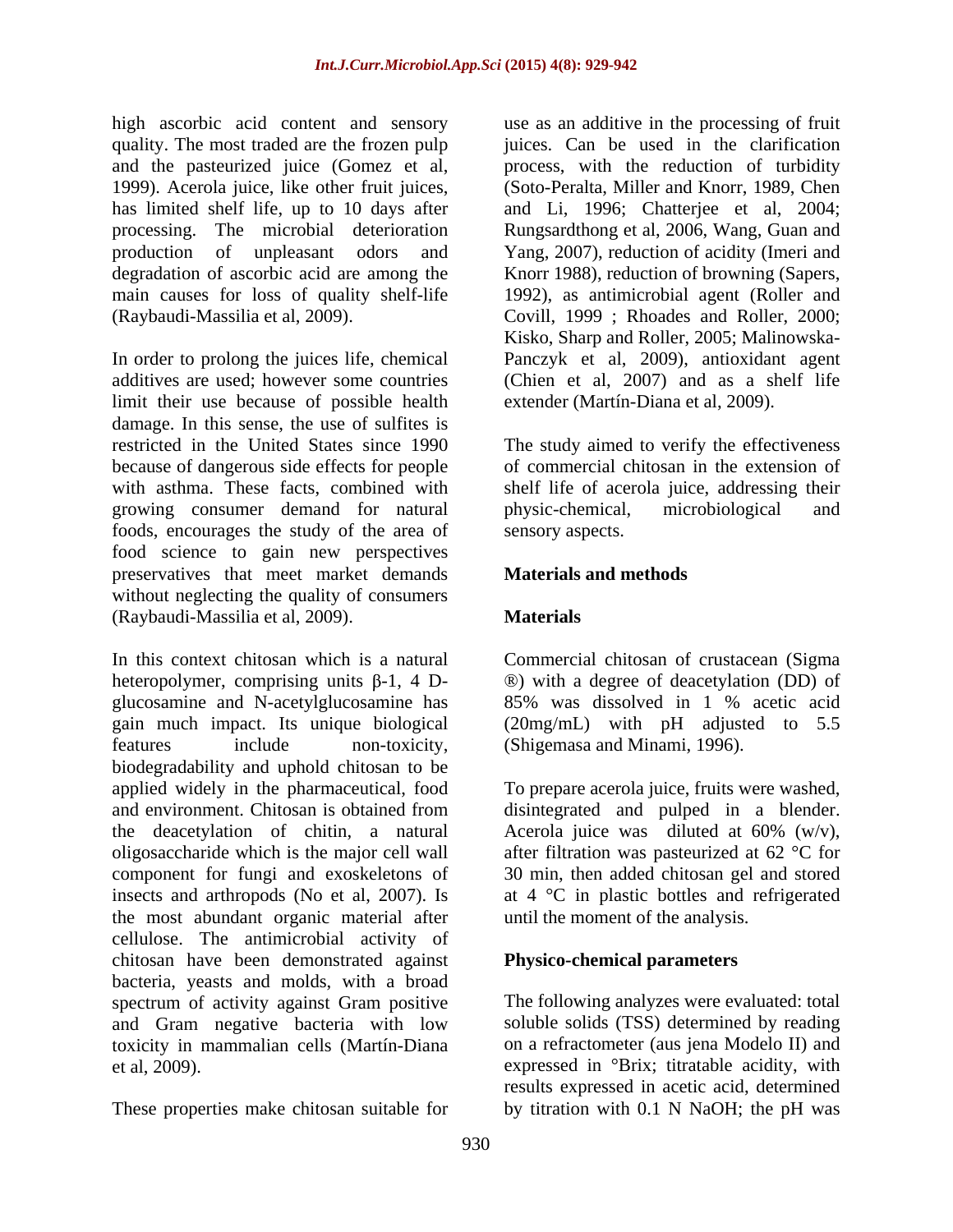analyzed using a digital potentiometer (pH arecommended by RDC n° 12 for dichlorophenolindophenol (AOAC, 2002).

The turbidity was measured by direct The appearance, viscosity, overall

L<sup>\*a\*b</sup> was analysed in a colorimeter untrained sensory panelists with age

yeasts, total and fecal coliforms, and detection of *Salmonella* were performed according Vanderzant and Spplittstoesser **Experimental design and statistical** (1992). The results were expressed as log colony forming units per milliliter (log CFU/mL), except for total and fecal presence or absence. The intervals of 0 (immediately after

The project was approved by Ethics (T1) and in the absence of chitosan and Commitee in Research of the UFPE/CCS presence of acetic acid 1% (T2) and under protocol number 050/2010. The concentrations of chitosan 2.5 mg/mL (T3) sensory evaluation of juices was performed during the shelf-life, immediately after preparation, with 5 and 7 days of storage. Tests of descriptive statistic (mean and The selection of this period was based on standard deviation) and inferential statistic physico-chemical and microbiological (Tukey test) were used to determine parameters. To this experiment were only significant statistically differences (p<0,05)

Meter Tec-2 , Tecnal) and ascorbic acid was Microbiological Standards (Brazil, 2001) measured by titration with 2,6 and by the Standards of Identity and Quality recommended by RDC nº 12 for of acerola juice (Brazil, 2000).

reading on the spectrophotometer preference, taste, color and odor were (Bioespectro – spectrophotometer SP-22) at evaluated by the test of acceptability using a 600 nm, distilled water used as a blank and nine-point hedonic scale (1 = dislike the results expressed in absorbance units extremely,  $2 =$  dislike moderately,  $3 =$ (AU) mL<sup>-1</sup> of acerola juice. dislike moderately,  $4 =$  dislike slightly,  $5 =$ The browning degree was measure by like moderately;  $8 =$  liked very much,  $9 =$ absorbance at 320nm and expressed in like extremely). At the same time was also absorbance units  $(AU)$  mL<sup>-1</sup> acerola juice. assessed the intention to purchase, using a To evaluate the viscosity was used a five-point hedonic scale  $(1 =$  never buy,  $2 =$ Brooksfield viscometer (LVT, number possibly not buy, 3 = maybe buy / might not 86910), spindle n<sup>o</sup> 1. The color parameters buy,  $4 =$  possibly buy,  $5 =$  buy). Sixty (Minolta) (Martín-Diana et al, 2009). between 18 and 25 years (students and staff **Microbiological parameters**  interest in consuming acerola juice. The The enumeration of lactic acid bacteria, Sensory Analysis of UPFE, in individual mesophilic aerobic bacteria, molds and booths using white light, far from noise and The appearance, viscosity, overall neither like / or dislike,  $6 =$  like slightly,  $7 =$ untrained sensory panelists with of UPFE) were selected based on habits and tests were conducted in the Laboratory of odors in pre-established schedules.

# **Experimental design and statistical analysis**

coliforms that were expressed in MPN/mL was during to 14 days after processing. The and *Salmonella* analysis expressed by assays were performed, in triplicate, in time **Sensory analysis**  preparation of the juice. Four experiments In shelf life tests, the storage time at  $4 \text{ }^{\circ}\text{C}$ intervals of 0 (immediately after preparation), 7 and 14 days after the were performed: in the absence of chitosan and  $5 \text{ mg/mL}$ (T4).

included the juices with parameters between the treatments applied. Statistical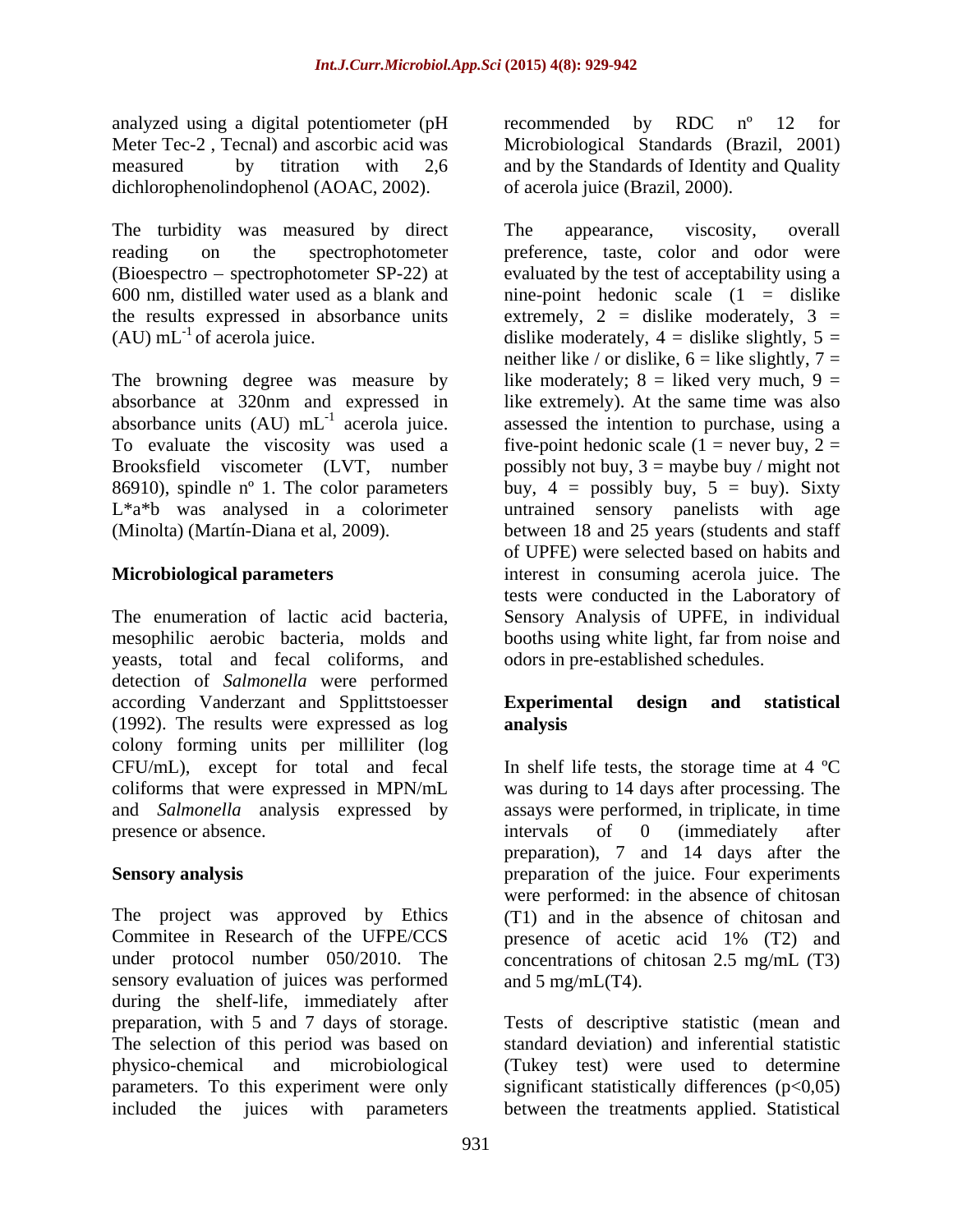analyses were carried out using the software

## **Physico-chemical parameters**

The treatment with chitosan 2.5 and 5 mg/mL (T3 and T4) decreased significantly the Total Soluble Solids  $\text{Brix}$  TSS(p < 0.05), compared to control without chitosan Table 1. The reduction of TSS with the addition of chitosan can be explained by the ability of this positively charged polymer coagulate the suspend solids through binding to the negatively charged sugars

The sample T4 in 14 days of storage (Table 1) showed a significant reduction  $(p<0.05)$ in acidity compared to controls T1 and T2. Imeri and Knorr, (1988) observed similar results in apple and carrot juice. The pH of concentration of chitosan compared to T1. The increase of pH and stability of juice during shelf life can be due the ability of chitosan to reduce acidity (Imeri and Knorr, form floc precipitation.<br>1988), which confirms the reduction of acidity evidenced in this study. This effect was explained by the ability of chitosan, positively charged at low pH, binding to acids, negatively charged (Einbu and

The ascorbic acid (AA) ranged from 302.6 mg/100g to1611.54 mg/100g of vitamin C (Table 2). There was a significantly reduction in the AA from acerola juice along the shelf life on all treatments (T1, T2, T3 and T4). The concentration of chitosan 5 mg/mL (T4) had significant effect  $(p<0.05)$ in reduction of AA, compared to control (T1), according to Freitas et al (2006) that observed a reduction of 42.12% of AA in

Sigma Stat.2.03. capability of chitosan to bind the acid (Imeri **Results and Discussion** accelerate the process of oxidation of AA the end of storage. This is explaining by the and Knorr, 1988), beyond to the ability to (Zoldeners, Kiseleva and Kaiminch, 2005).

# **Turbidity**

(T1) and with acetic acid (T2), as shown in the presence of positive charges in the (Sapers, 1992; Barry-Ryan et al, 2009). by Wang, Guan and Yang (2007). This T4 increased significantly with the cationic flocculant; it can be combined with The addition of chitosan 5 mg/mL (T4) to juice, significantly reduced  $(p<0.05)$  the turbidity (Table 2). This may occur due to molecule of chitosan (amines). Chitosan is able to control turbidity if binding to small sugars, coagulatin them (Grassin and Fauquembergue, 1996). The use of chitosan as a clarifying agent has been demonstrated polymer shown antimicrobial activity in juices (Roller and Covill, 1999; Rhoades and Roller, 2000; Kisko, Sharp and Roller, 2005; Malinowska-Panczyk et al, 2009), contributing for turbidity reduction. Renaud et al (2009) suggested that as chitosan is a the negatively charged pectin, soluble starch, protein and microparticles through positive and negative charge attraction to form floc precipitation.

### **Browning potential**

Varum, 2003). reduced the browning potential of acerola The chitosan concentration of 2.5 mg/mL (T3) and 5 mg/mL (T4) significantly juice (Table 2). The control of browning could be associated with the capacity to coagulate solids to which browning-related enzymes are bound. The antioxidant capacity of chitosan, similar to the capacity associated with phenolic compounds (Barry- Ryan et al, 2009). The control of browning may be associated with the capacity of chitosan to coagulate solids, in which the enzymes that cause the browning are linked. Chitosan also presents antioxidant activity,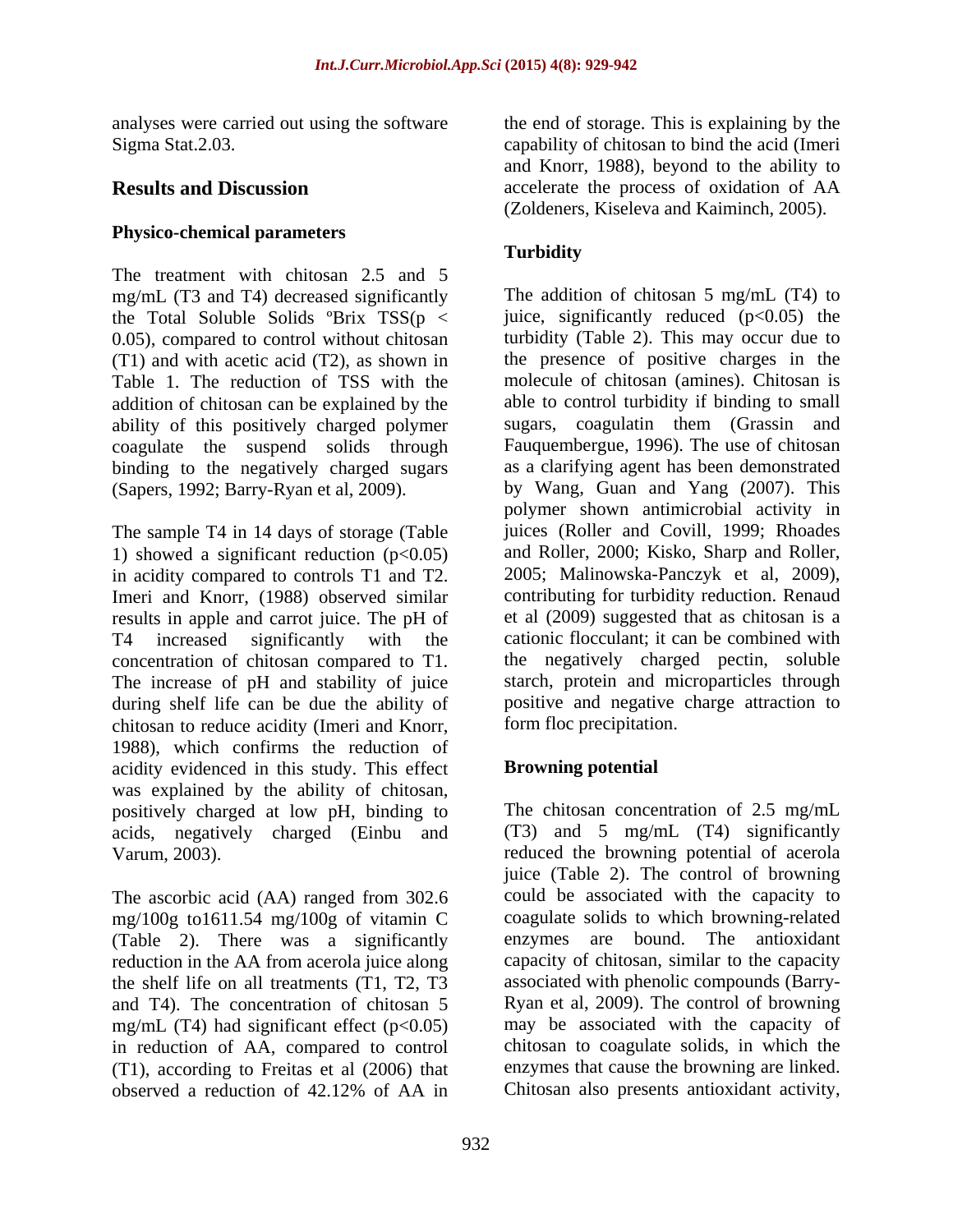potential, by inhibition of oxidative process (Park, Je, and Kim, 2004; Chien et al, 2007).

The viscosity values of acerola juice ranged from 1.73 to 11.07 mPas (Table 2), Adding chitosan in the form of gel increased

The values found for the parameter a \* ranging from 2.48 to 19.46, the b \* 25.94 to 40.63 and the L \* 48.09 to 72.28 (Table 3). Abd and Niamah (2012) related a significant The chromatic characteristics of acerola relationship between chitosan concentration juice showed positive values of a \* and b \*, i.e., the colors red and yellow, respectively, suggested the control of browning could be are related to the anthocyanins and associated with the capacity to coagulate carotenoids. However, it appears that the solids to which browning related enzymes intensity of the yellow component  $b * is$  are bound. greater than the red component a \*, revealing that the juice had an orange The antioxidant capacity of chitosan, similar

Chitosan had a significant effect on the a\* browning reduction by inhibiting the with values lower in T4 compared to T1. In chitosan b \* T4 reduced compared to the T1 time 0. Considering the  $L * a$  significant increase in T3 in time 14 and in T4 in time 0 compared to control T1 was found. The effect of chitosan on the a\* occur primarily molds and yeast were up to 6 log CFU/mL by the ability of chitosan to bind (Figure 1 and 2) and of the aerobic anthocyanins. mesophilic were up to 5 log CFU/mL

et al (2009) who observed that the natural dye anthocyanin interacts physically with molds, lactic acid bacteria and aerobic the polymeric matrix. Knorr (1983) in turn suggests that the chitosan is capable of

which may explain the decrease of browning binding to stains, which is consistent with **Viscosity** carotenoids (Martín-Diana et al, 2009). The the results shown in this study. The initial reduction in b \* with the addition of chitosan is mainly due to its ability to sequester increase in luminosity L\* occurred due to the fining properties of chitosan.

viscosity of the juice. On the other hand, the over 14 days. The reduction of this viscosity decreased significantly during parameter is associated with increased storage. This is mainly due to degradation of enzymatic and non-enzymatic browning, pectin, resulting in a reduced capacity for which is consistent with the increased water retention and release of free water to potential for browning observed in the the system (Abdullah et al, 2007).  $\qquad \qquad$  present study. The reduction of L  $*$  is during **Color**  (2009) that assigned this effect to the There was also a significant reduction of a\* storage according to Martín-Diana et al settling unstable particles of juice and the loss carotenoid pigments.

> and inhibition of browning. The authors are bound.

coloration. to the capacity associated with phenolic compounds, could also explain this oxidative process.

# **Microbiological parameters**

This was evidenced demonstrated by Horst those found by Rhoads and Roller (2000) The total counts of lactic acid bacteria, (Figure 3). These results were lower than who found a maximum count of yeasts,<br>molds, lactic acid bacteria and aerobic mesophilic bacteria of 7 log CFU/mL.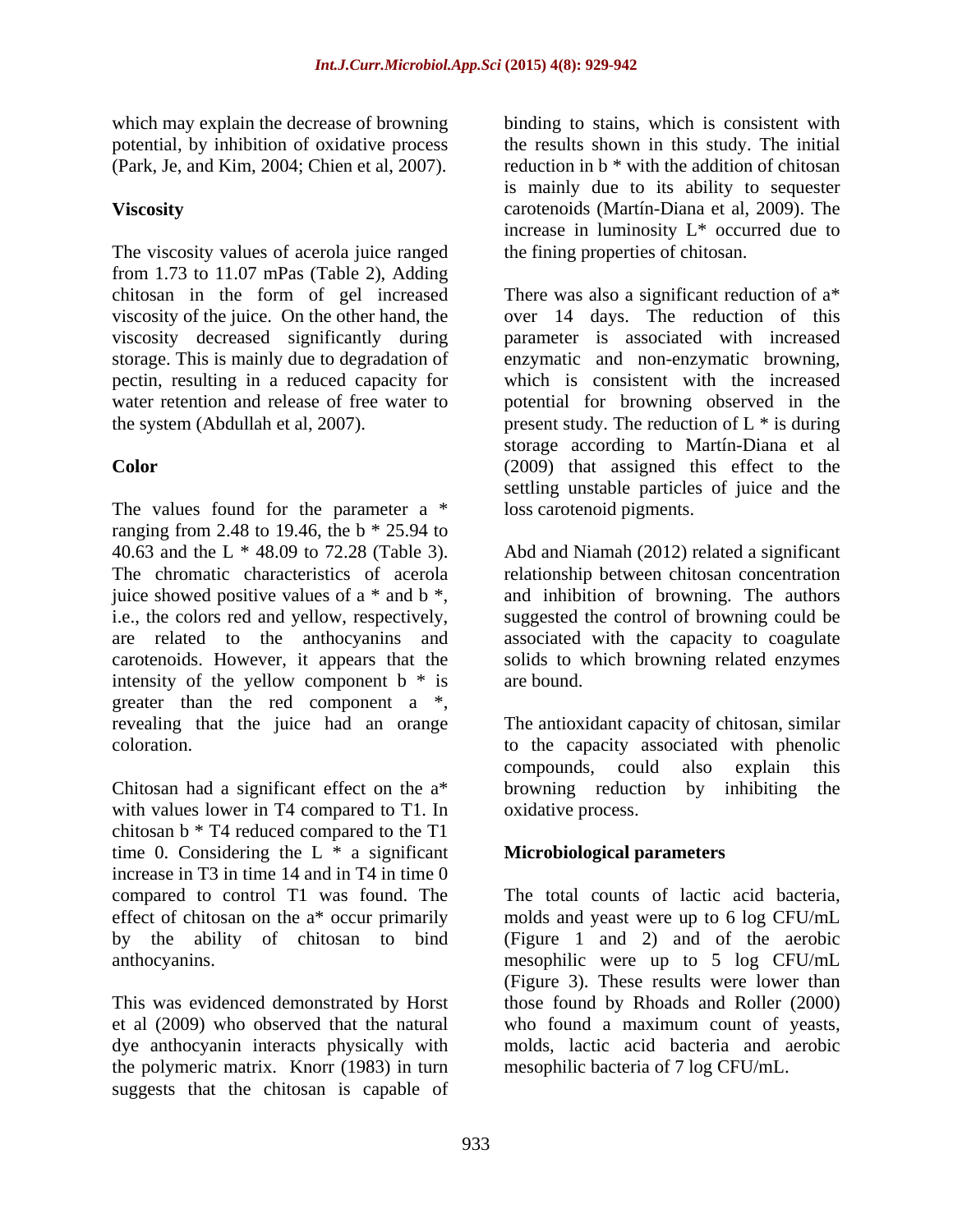**Table.1** The total soluble solids, acidity and pH of acerola juice without the addition of chitosan (T1), supplemented with 1% acetic acid (T2), chitosan added to 2.5 mg/mL (T3) and chitosan added to 5.0 mg/mL (T4)

|                      |       |                   |            | Treatment          |            |                       |            |                          |                 |
|----------------------|-------|-------------------|------------|--------------------|------------|-----------------------|------------|--------------------------|-----------------|
| Assay                | Time  |                   |            |                    |            |                       |            |                          |                 |
|                      | (davs |                   |            |                    |            |                       |            |                          |                 |
|                      |       | verage            |            |                    | SD.        | Average               | <b>SD</b>  | Average                  |                 |
| <b>Total Soluble</b> |       | $8.00^{a/A}$      | $\pm 0.00$ | $7.67^{\rm ab(r)}$ | $\pm 0.58$ | $7.00^{b(4)}$         | $\pm 0.00$ | $6.00^{\text{c(A)}}$     | $\pm 0.00$      |
| Solids (°Brix)       |       |                   |            |                    |            |                       |            |                          |                 |
|                      |       | $7.33^{a(AB)}$    | $\pm 0.58$ | $7.00^{a(A)}$      | $\pm 0.00$ | $5.67^{b(B)}$         | $\pm 0.58$ | $5.00^{b(B)}$            | $\pm 0.00$      |
|                      | 14    | $6.33^{a(B)}$     | $+0.58$    | 6.00 $^{a(B)}$     | $+0.00$    | 5.33 $^{ac(B)}$       | $+0.58$    | $4.33^{bc(B)}$           | $\pm 0.58$      |
|                      |       |                   | $\pm 0.16$ | --------           |            |                       | $\pm 0.12$ | $0.87^{a(A)}$ $\pm 0.00$ |                 |
| Titable              |       | $1.14^{\rm a(C)}$ |            | $1.16^{a(B)}$      | $\pm 0.15$ | $1.11^{a(A)}$         |            |                          |                 |
| Acidity $(\% )$      |       |                   |            |                    |            |                       |            |                          |                 |
|                      |       | $1.57^{a(B)}$     | $\pm 0.03$ | $1.52^{a(A)}$      | $\pm 0.21$ | $1.35^{a(A)}$         | $\pm 0.54$ | $0.88^{a(A)}$            | $\pm 0.02$      |
|                      |       | 1.96 $a(A)$       | $+0.05$    | $1.97^{a(A)}$      | $\pm 0.22$ | $1.40^{\rm ac(A)}$    | $+0.53$    | $0.92^{bc(A)}$           | $\pm 0.10$      |
| pH                   |       | $3.18^{b(A)}$     | $\pm 0.08$ | $3.17^{b(A)}$      | $\pm 0.04$ | $3.40^{ab(}$          | $\pm 0.15$ | $3.58^{a(B)}$            | .<br>$\pm 0.18$ |
|                      |       | $2.80^{b(B)}$     | $\pm 0.56$ | $2.73^{b(A)}$      | $\pm 0.41$ | $3.63^{\text{ab}(A)}$ | $\pm 0.20$ | $3.85^{a(AB)}$           | $\pm 0.12$      |
|                      | 14    | $2.50^{b(C)}$     | $\pm 0.47$ | $2.07^{b(B)}$      | $\pm 0.08$ | $3.72^{a(A)}$         | $\pm 0.13$ | $4.00^{a(A)}$            | $\pm 0.01$      |

Values in the same line for each medium, followed by different lower case letters and values in the same column, for each medium, followed by different capital letters differ significantly ( $p < 0.05$ ) according to the Tukey test.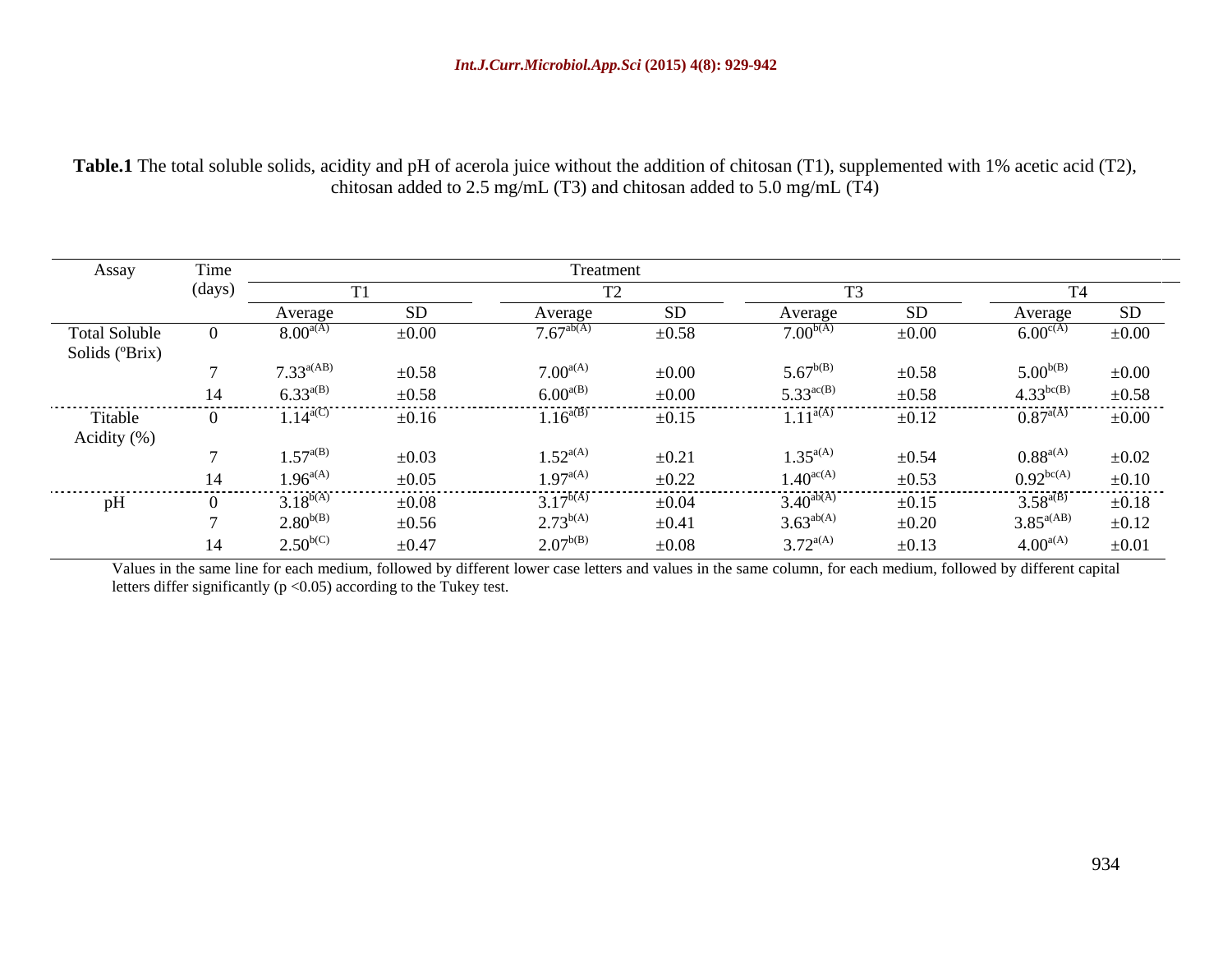|                       |        |                         |             | Treatment                              |             |                                                                             |             |                      |                                                     |
|-----------------------|--------|-------------------------|-------------|----------------------------------------|-------------|-----------------------------------------------------------------------------|-------------|----------------------|-----------------------------------------------------|
| Assay                 |        |                         |             |                                        |             |                                                                             |             |                      |                                                     |
|                       | (days) | Average                 |             | Average                                | SD          | Average                                                                     |             |                      | <b>SD</b>                                           |
| Ascorbic<br>acid      |        | $1585.89^{a(A)}$        | $\pm 104.5$ | $1611.54^{a(A)}$                       | ±167.64     | $1539.52^{a(A)}$                                                            | $\pm 52.62$ | $874.84^{b(1)}$      | ±110.82                                             |
| mg/100g               |        | $947.05^{a(E)}$         | ±71.62      | 915.25 <sup>a(B)</sup>                 | $\pm 76.35$ |                                                                             | $\pm 50.75$ | $487.59^{b(B)}$      | ±162.93                                             |
|                       |        | $648.80$ <sup>a('</sup> | ±64.92      | $\frac{646.80}{0.065}$ <sup>a(C)</sup> | ±47.43      | 640.92 <sup>b(B)</sup><br>488.57 <sup>a(C)</sup><br>0.059 <sup>ab</sup> (B) | $\pm 97.56$ | $302.60^{b(B)}$      | $\frac{\pm 61.51}{\pm 0.004}$                       |
| Turbidity             |        | $0.085^{a(B)}$          | $\pm 0.015$ |                                        | $\pm 0.012$ |                                                                             | $\pm 0.008$ | $0.037^{b(C)}$       |                                                     |
| (UA)                  |        | $0.152^{a(A)}$          | $\pm 0.012$ | $0.099^{b(A)}$                         | $\pm 0.024$ | $0.073^{b(B)}$                                                              | $\pm 0.008$ | $0.071^{b(B)}$       | $\pm 0.004$                                         |
|                       | 14     | $0.163^{a(A)}$          | $\pm 0.010$ | $0.128^{a(A)}$                         | $\pm 0.033$ | $0.150^{a(A)}$                                                              | $\pm 0.010$ | $0.120^{a(A)}$       | $\pm 0.007$                                         |
| Browning<br>potential |        | $0.47^{a(A)}$           | $\pm 0.03$  | $0.40^{a(C)}$                          | $\pm 0.00$  | $0.24^{\rm c(C)}$                                                           | $\pm 0.02$  | $0.12^{d(B)}$        | $\pm 0.00$                                          |
| (AU)                  |        | $0.61^{a(A)}$           | $\pm 0.01$  | $0.60^{a(B)}$                          | $\pm 0.00$  | $0.32^{b(B)}$                                                               | $\pm 0.03$  | $0.23^{\text{c(A)}}$ | $\pm 0.01$                                          |
|                       | 14     | $0.71^{\rm ac(A)}$      | $\pm 0.22$  | $0.85^{a(A)}$                          | $\pm 0.00$  | $0.46^{\rm bc(A)}$                                                          | $\pm 0.01$  | $0.30^{b(A)}$        |                                                     |
| Viscosity             |        | $2.68^{\text{c(A)}}$    | $\pm 0.59$  | $3.04^{\circ (1)}$                     | $\pm 0.04$  | $8.60^{b(A)}$                                                               | $\pm 0.29$  | $11.07^{a(A)}$       | $\begin{array}{r} \pm 0.07 \\ \pm 0.91 \end{array}$ |
| (mPas)                |        | $2.73^{\circ (4)}$      | $\pm 0.04$  | $2.71^{\text{c(B)}}$                   | $\pm 0.15$  | $5.58^{b(B)}$                                                               | $\pm 0.17$  | $7.20^{a(B)}$        | $\pm 0.06$                                          |
|                       | 14     | $1.89^{\text{c(A)}}$    | $\pm 0.14$  | $1.73^{\text{c(C)}}$                   | $\pm 0.11$  | $3.22^{b(C)}$                                                               | $\pm 0.09$  | $4.12^{a(C)}$        | $\pm 0.09$                                          |

**Table.2** Ascorbic acid, turbidity, viscosity and browning potential of the acerola juice with no added chitosan (T1), supplemented with 1% acetic acid (T2), chitosan added to 2.5 mg/mL (T3) and chitosan added to 5.0 mg/mL (T4)

Values in the same line for each medium, followed by different lowercase letters and values in the same column, for each medium, followed by different capital letters differ significantly  $(p < 0.05)$  according to the Tukey test.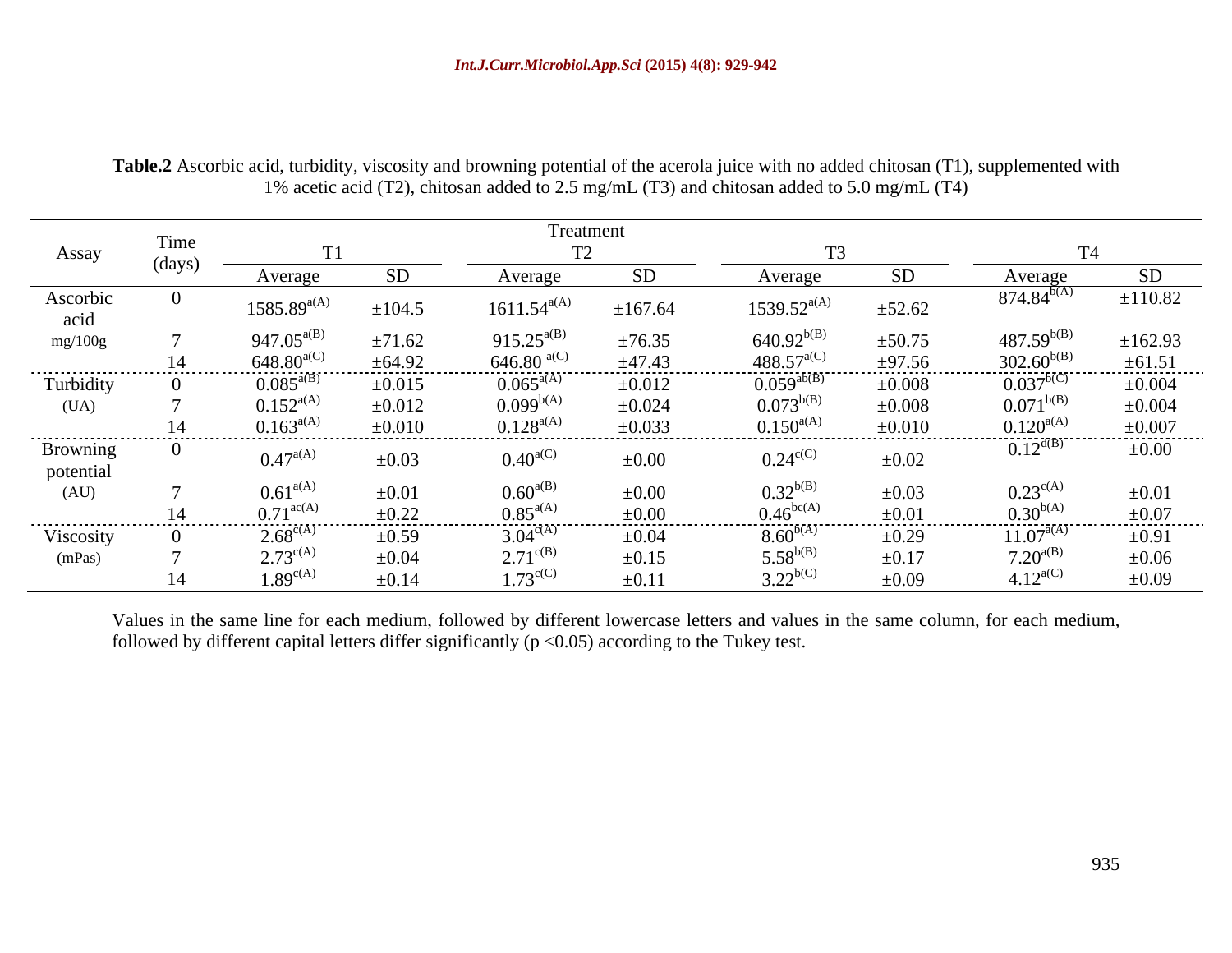|                               |        |                                                                                                 | Treatment                                                                                            |                                                                                      |                                                                                           |
|-------------------------------|--------|-------------------------------------------------------------------------------------------------|------------------------------------------------------------------------------------------------------|--------------------------------------------------------------------------------------|-------------------------------------------------------------------------------------------|
| Assay                         | l'ime  |                                                                                                 |                                                                                                      |                                                                                      |                                                                                           |
|                               | (days) | SD<br>Average                                                                                   | SD<br>Average                                                                                        | SD<br>Average                                                                        | $\frac{SD}{\pm 110.82}$<br>Average                                                        |
| Ascorbic<br>acid<br>mg/100g   |        | $1585.89^{a(A)}$<br>$\pm 104.5$                                                                 | $1611.54^{a(A)} \pm 167.64$                                                                          | $1539.52^{a(A)} \quad \pm 52.62$                                                     | $874.84^{b(A)}$                                                                           |
|                               |        | 947.05 $a(B)$<br>$\pm 71.62$<br>±64.92<br>$648.80^{\text{a(C)}}$                                | 915.25 <sup>a(B)</sup> $\pm$ 76.35<br>646.80 $\text{a(C)}$ $\pm$ 47.43                               | $640.92^{b(B)}$<br>$\pm 50.75$<br>$488.57^{\rm a(C)}$<br>$\pm 97.56$                 | $487.59^{b(B)} \pm 162.93$                                                                |
| Turbidity<br>(UA)             |        | $0.085^{a(B)}$<br>$\pm 0.015$<br>$0.152^{a(A)} \pm 0.012$                                       | $0.065^{a(A)}$<br>$\pm 0.012$<br>$0.099^{b(A)}$<br>$\pm 0.024$                                       | $0.059^{ab(B)}$<br>$\pm 0.008$<br>$0.073^{b(B)}$<br>$\pm 0.008$                      | $\frac{302.60^{b(B)} + 61.51}{0.037^{b(C)}} + 0.004$<br>0.071 <sup>b(B)</sup> $\pm 0.004$ |
|                               |        | $0.163^{a(A)} \pm 0.010$                                                                        | $0.128^{a(A)} \pm 0.033$                                                                             | $0.150^{a(A)} \pm 0.010$                                                             | $\frac{0.120^{a(A)}}{0.12^{d(B)}} \frac{\pm 0.007}{\pm 0.00}$                             |
| Browning<br>potential<br>(AU) |        | $0.47^{a(A)} \pm 0.03$                                                                          | $0.40^{a(C)}$<br>$\pm 0.00$                                                                          | $0.24^{\text{c(C)}} \quad \pm 0.02$                                                  |                                                                                           |
|                               |        | $0.61^{a(A)} \pm 0.01$<br>$0.71^{\text{ac(A)}} \pm 0.22$                                        | $0.60^{a(B)}$ $\pm 0.00$<br>$0.85^{a(A)}$<br>$\pm 0.00$                                              | $0.32^{b(B)} \pm 0.03$<br>$0.46^{\rm bc(A)}$<br>$\pm 0.01$                           | $0.23^{c(A)}$<br>$0.30^{b(A)}$<br>$11.07^{a(A)}$<br>$\pm 0.01$<br>$\pm 0.07$              |
| Viscosity<br>(mPas)           |        | $2.68^{\text{c(A)}} \pm 0.59$<br>$2.73^{\text{c(A)}} \pm 0.04$<br>$1.89^{\text{c(A)}} \pm 0.14$ | $3.04^{\text{c(A)}} \pm 0.04$<br>$2.71^{\text{c(B)}}$<br>$\pm 0.15$<br>$1.73^{\text{c(C)}} \pm 0.11$ | $8.60^{b(A)} \pm 0.29$<br>$5.58^{b(B)}$<br>$\pm 0.17$<br>$3.22^{b(C)}$<br>$\pm 0.09$ | $\pm 0.91$<br>7.20 <sup>a(B)</sup> $\pm 0.06$<br>4.12 <sup>a(C)</sup> $\pm 0.09$          |

# **Table.3** Color a\*, b\* and L\* of acerola juice without chitosan (T1), with acetic acid 1% (T2), with 2.5 mg/mL of chitosan (T3) and with 5.0 mg/mL of chitosan (T4)

Values in the same line for each medium followed by different lower case letters and values in the same column for each medium followed by different capital letters differ significantly ( $p < 0.05$ ) according to Tukey test.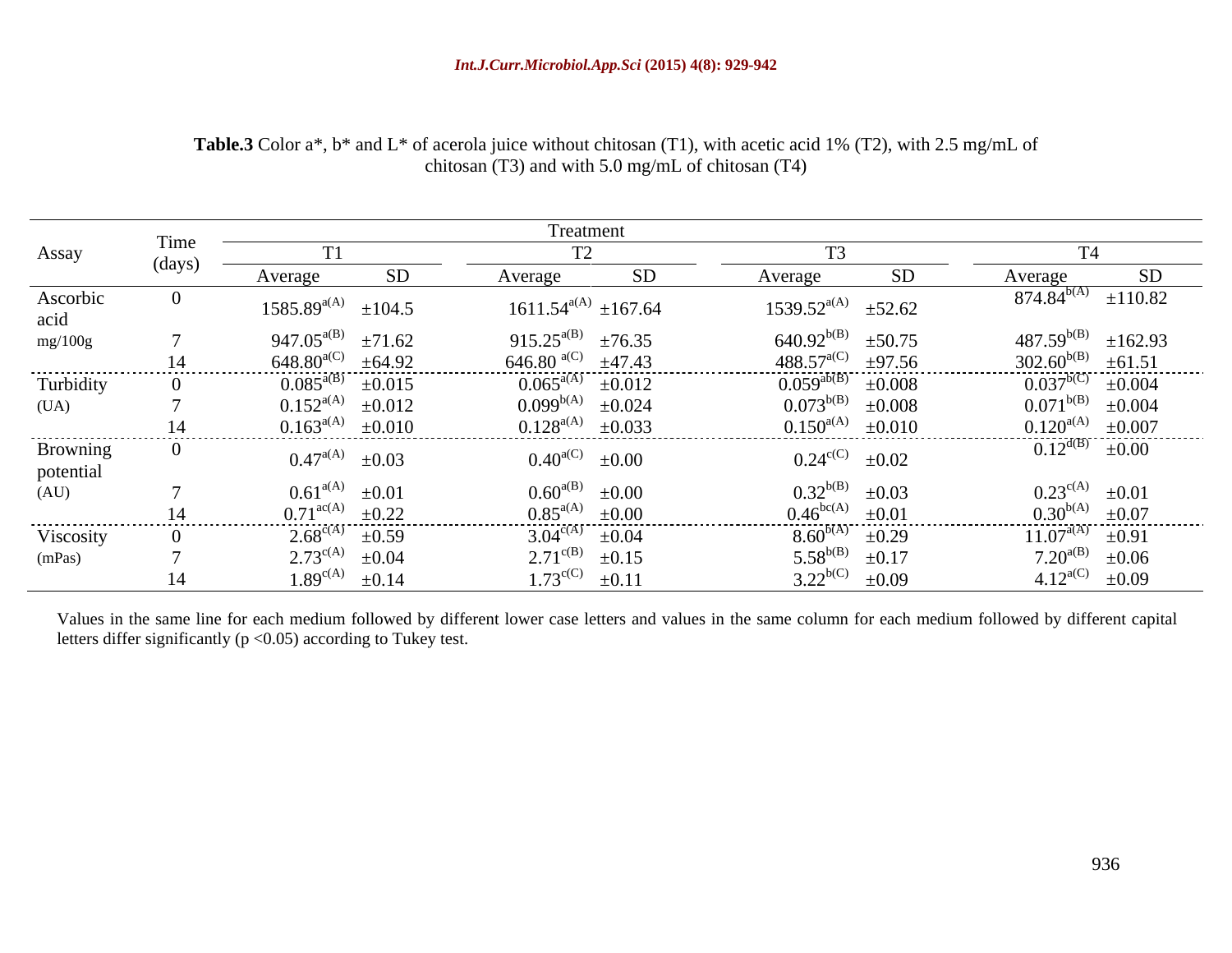### *Int.J.Curr.Microbiol.App.Sci* **(2015) 4(8): 929-942**

|                                  |             |                                   |            | Tratament          |                 |                                                     |                 |
|----------------------------------|-------------|-----------------------------------|------------|--------------------|-----------------|-----------------------------------------------------|-----------------|
|                                  |             |                                   |            |                    |                 |                                                     |                 |
| Assay                            | Time (days) | and the control of the control of |            |                    |                 | <b>Contract Contract Contract Contract Contract</b> |                 |
|                                  |             | Average                           | -SD.       | Average            | SD              | Average                                             | SD              |
| Appearence                       |             | $8.18^{a(A)}$                     | $\pm 1.06$ | $8.12^{a(A)}$      | $\pm 1.18$      | $7.80^{a(A)}$                                       | $\pm 1.44$      |
|                                  |             | $7.22^{\rm a(B)}$                 | $\pm 1.22$ | $7.38^{a(B)}$      | $\pm 1.03$      | $7.48^{\rm a(AB)}$                                  | $\pm 1.25$      |
|                                  |             | $5.66^{b(C)}$                     | $\pm 1.55$ | $6.24^{b(C)}$      | $\pm 1.44$      | $6.92^{a(B)}$                                       | $\pm 1.29$      |
| -----------------------<br>Color |             | $8.06^{a(A)}$                     | $\pm 1.17$ | $8.28^{a(A)}$      | $\pm 1.23$      | $8.12^{a(A)}$                                       | .<br>$\pm 1.37$ |
|                                  |             | $7.50^{\rm a(A)}$                 | $\pm 1.17$ | $7.60^{a(B)}$      | $\pm 1.28$      | $7.44^{\rm a(A)}$                                   | $\pm 1.16$      |
|                                  |             | $5.66^{a(B)}$                     | $\pm 1.76$ | $6.20^{a(C)}$      | $\pm 1.65$      | $6.44^{a(B)}$                                       | $\pm 1.85$      |
| .                                |             | $8.32^{a(A)}$                     |            | $7.86^{ab(A)}$     |                 | $7.44^{b(A)}$                                       | $\pm 2.02$      |
| Aroma                            |             | $5.86^{b(B)}$                     | $\pm 1.00$ |                    | $\pm 1.29$      | $6.74^{\rm a(A)}$                                   |                 |
|                                  |             |                                   | $\pm 1.63$ | $6.90^{a(B)}$      | $\pm 1.49$      |                                                     | $\pm 1.24$      |
|                                  |             | $4.56^{b(C)}$                     | ±1.63      | $5.88^{\rm a(C)}$  | $\pm 1.78$      | $5.56^{a(B)}$                                       | $\pm 1.63$<br>. |
| Flavor                           |             | $7.88^{a(A)}$                     | $\pm 1.51$ | $7.54^{\rm a(A)}$  | $\pm 1.42$      | $6.48^{b(A)}$                                       | $\pm 2.23$      |
|                                  |             | $5.06^{b(B)}$                     | $\pm 1.65$ | $6.24^{a(B)}$      | $\pm 1.67$      | $6.68^{a(A)}$                                       | $\pm 1.60$      |
|                                  |             |                                   |            |                    |                 |                                                     |                 |
|                                  |             | $4.54^{b(B)}$                     | $\pm 2.27$ | $6.42^{a(B)}$<br>. | $\pm 1.43$<br>. | $6.44^{a(A)}$<br>.                                  | $\pm 1.30$<br>. |
| Viscosity                        |             | $7.40^{a(A)}$                     | $\pm 1.43$ | $7.34^{\rm a(A)}$  | $\pm 1.27$      | $7.04^{\rm a(A)}$                                   | $\pm 1.85$      |
|                                  |             | $6.04^{b(B)}$                     | $\pm 1.31$ | $6.90^{a(A)}$      | $\pm 1.13$      | $6.60^{ab(A)}$                                      | $\pm 1.51$      |
|                                  |             | $5.04^{b(C)}$                     | $\pm 1.77$ | $5.96^{ab(B)}$     | $\pm 1.59$      | $6.26^{a(A)}$                                       | $\pm 1.64$      |
| -----------------------------    |             |                                   |            |                    |                 | $6.90^{b(A)}$                                       | .               |
| General acceptability            |             | $7.96^{a(A)}$                     | $\pm 1.09$ | $7.60^{ab(A)}$     | $\pm 1.34$      |                                                     | $\pm 1.97$      |
|                                  |             | $5.64^{b(B)}$                     | $\pm 1.60$ | $7.00^{a(AB)}$     | $\pm 1.60$      | $6.38^{ab(A)}$                                      | $\pm 1.59$      |
|                                  |             | $5.02^{b(B)}$                     | ±1.55      | $6.56^{a(B)}$      | $\pm 1.16$      | $6.96^{a(A)}$                                       | ±1.26           |

| Table.4 Accept.<br>chitosan<br>$\therefore$ without the addition<br>$371^{\rm th}$<br>$\sim$ and the test and accroignment in $\sim$<br>$m$ tonc<br>chitosan | $\sim$ (T3) and added to the chitosan 5 mg/<br>ں mg/mL د'<br>ջ/mL |  |
|--------------------------------------------------------------------------------------------------------------------------------------------------------------|-------------------------------------------------------------------|--|
|                                                                                                                                                              |                                                                   |  |

Values in the same line for each medium followed by different lower case letters and values in the same column for each medium followed by different capital letters differ significantly ( $p < 0.05$ ) according to the test Tukey.

**Table.5** Test of intent to purchase the acerola juice without chitosan (T1), chitosan added to 2.5 mg/mL (T3) and chitosan added to 5 mg/mL (T4)

|                    | $\sim$ $\sim$ $\sim$ $\sim$ |                                 |                                    |                                                                                                                                                  |
|--------------------|-----------------------------|---------------------------------|------------------------------------|--------------------------------------------------------------------------------------------------------------------------------------------------|
|                    |                             | Average                         |                                    |                                                                                                                                                  |
|                    |                             | $4.24^{\rm a(A)}$<br>$\pm 0.98$ | $4.44^{\text{a(A)}}$<br>$\pm 0.97$ | O(A A)<br>$\pm 1.25$                                                                                                                             |
| Intent to purchase |                             | $\pm 0.97$<br>$2.44^{\rm c(B)}$ | $3.44^{b(B)}$<br>$\pm 0.95$        | $\pm 1.05$<br>$3.92^{a(A)}$                                                                                                                      |
|                    |                             | $\pm 0.93$<br>2.00 $c(B)$       | 10<<br>$1 \bigwedge b(B)$          | ±1.12<br>3.66 <sup>a(A)</sup><br>the contract of the contract of the contract of the contract of the contract of the contract of the contract of |

Values in the same line for each medium followed by different lower case letters and values in the same column for each medium followed by different capital letters differ significantly ( $p < 0.05$ ) according to the Tukey test.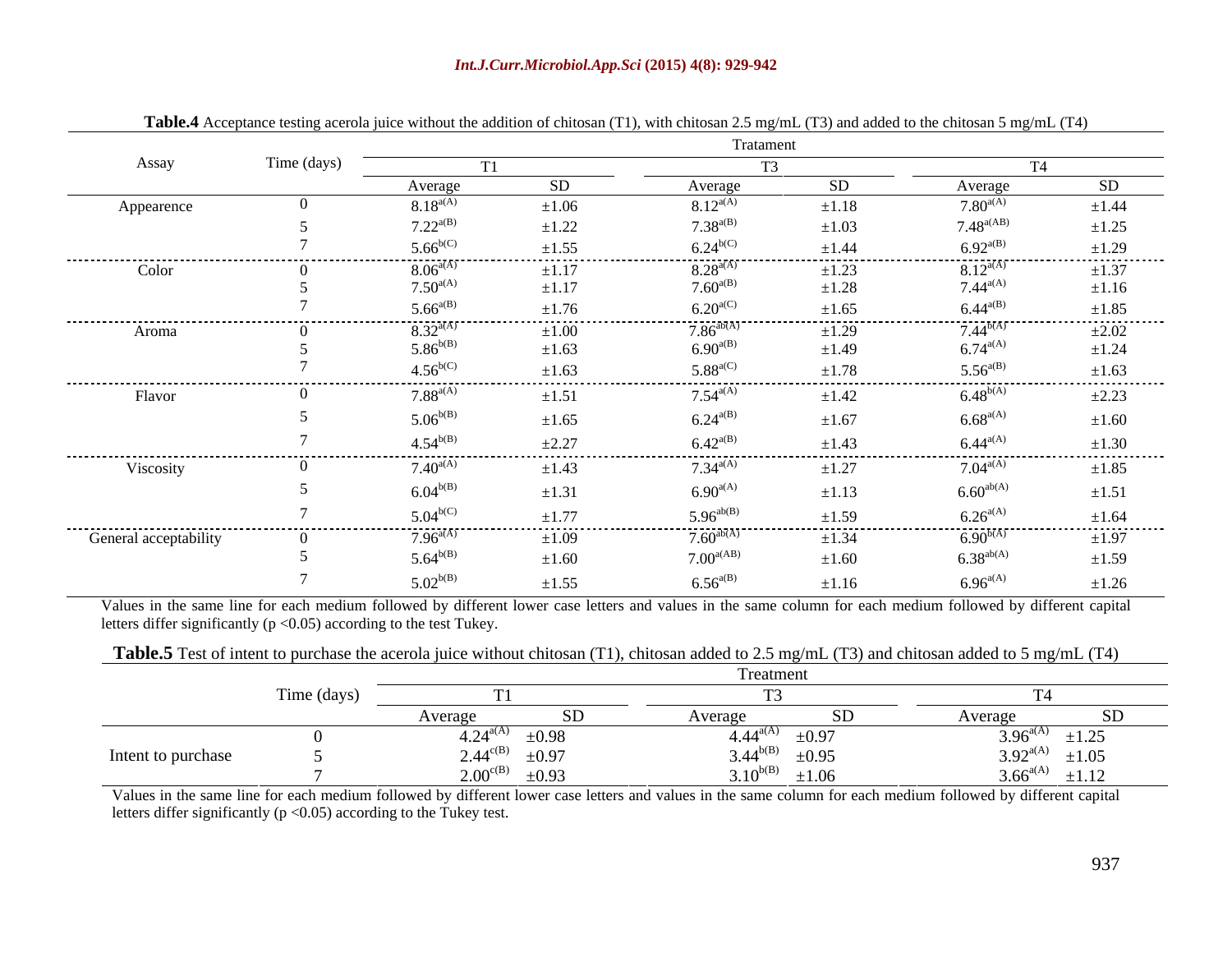



**Figure.2** The total count of yeasts and molds in acerola juice with different treatments: T1 without chitosan, T2 with acetic acid, T3 chitosan in concentration of 2.5 mg/mL and T4 chitosan in concentration of 5mg/mL

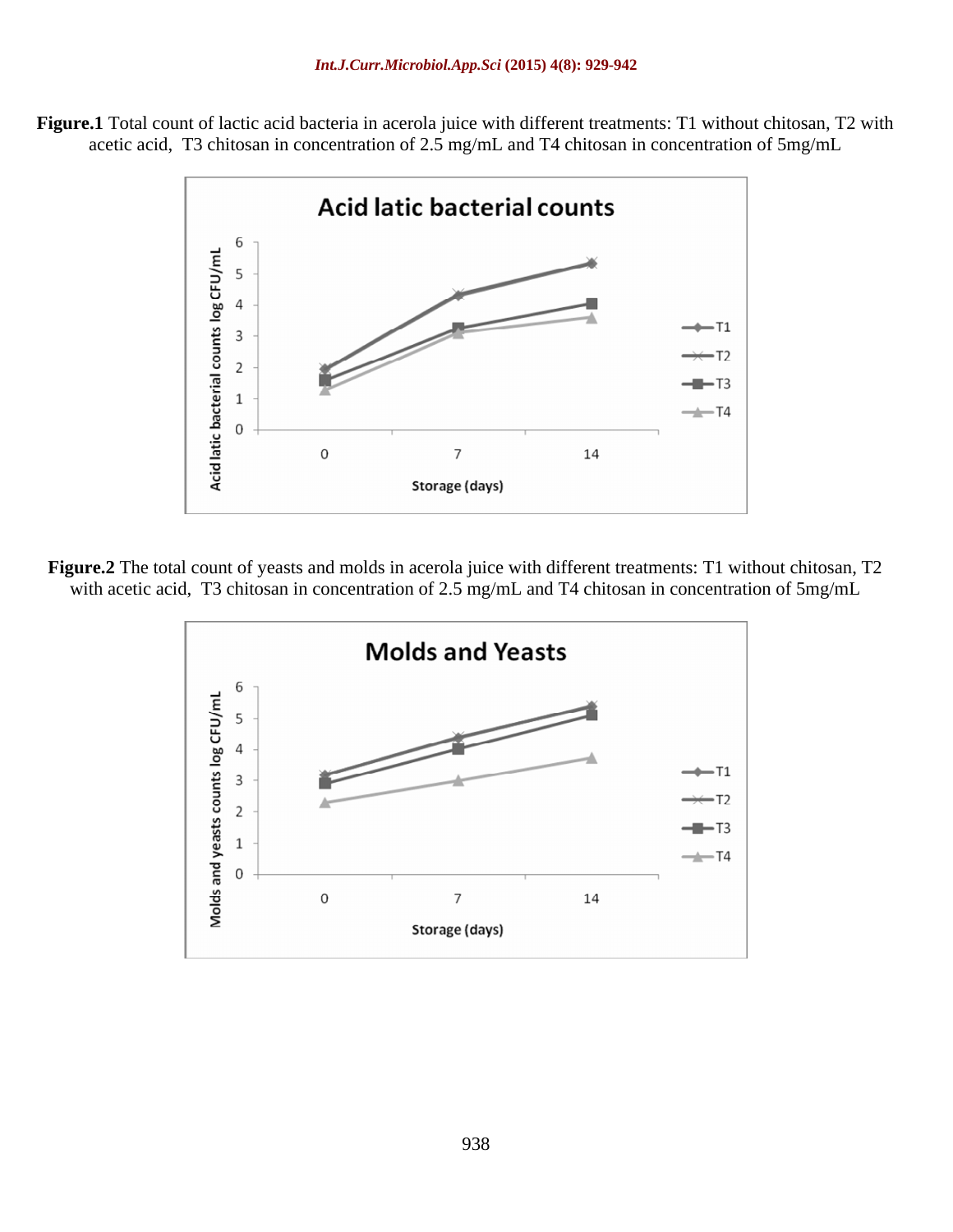

**Figure.3** The total count of aerobic mesophilic in acerola juice with different treatments: T1 without chitosan, T2 with acetic acid, T3 chitosan in concentration of 2.5 mg/mL and T4 chitosan in concentration of 5mg/mL

It was found that the total count of fecal coliform bacteria were less than 3 mesophilc bacteria, yeasts and lactic acid MPN/ mL. It was not detect the presence of bacteria, reduced by the addition of chitosan *Salmonella* sp. in samples evaluated during representing a positive effect on the the storage. extension of shelf life. Chitosan reduced the bacterial count of aerobic mesophilic and lactic acid in a 1 log (T3 and T4) and the count of yeasts and molds in approximately The concentration of chitosan significantly 2 log CFU/mL (T4) compared to T1. affected (p<0.05) the sensory acceptance of

The concentration of 5 mg/mL was more ranged from 4.54 "dislike slightly" to 8.32 effective in reducing the growth of yeasts "liked". and molds than 2.5 mg/mL. This was probably because the yeasts are part of the predominant microbiota of juices present in significant reduction in sensory acceptance large quantities and the minimum inhibitory with the addition of chitosan to "like concentration (MIC) ranging from 0.02 moderately" (T1) to "like slightly" (T4). At mg/mL to 1 mg /mL and for some bacteria the time (5), an increase of "neither liked / and filamentous fungi of 0.01 mg/mL to 5 or disliked" (T1) to "like moderately" (T3)

Over the 14 days of storage there was an increased in count of mesophilic aerobic bacteria, molds, yeasts and lactic acid bacteria, which was also observed in Rhoades and Roller (2000), Martín-Diana et al (2009). The values of total coliforms and Therefore, after the processing initialize

the storage.

### **Sensory analysis**

acerola juice (Table 4). The sensory scores "liked".

mg/mL (Rabea et al, 2003). were demonstrated. At the time 7, in turn, The overall assessment at time 0 showed a the acceptance of "neither liked / or disliked" (T1) increased to "like slightly" (T3 and T4). There was however, no relation between this difference and the increasing concentration of 2.5 (T3) to 5 mg/mL (T4).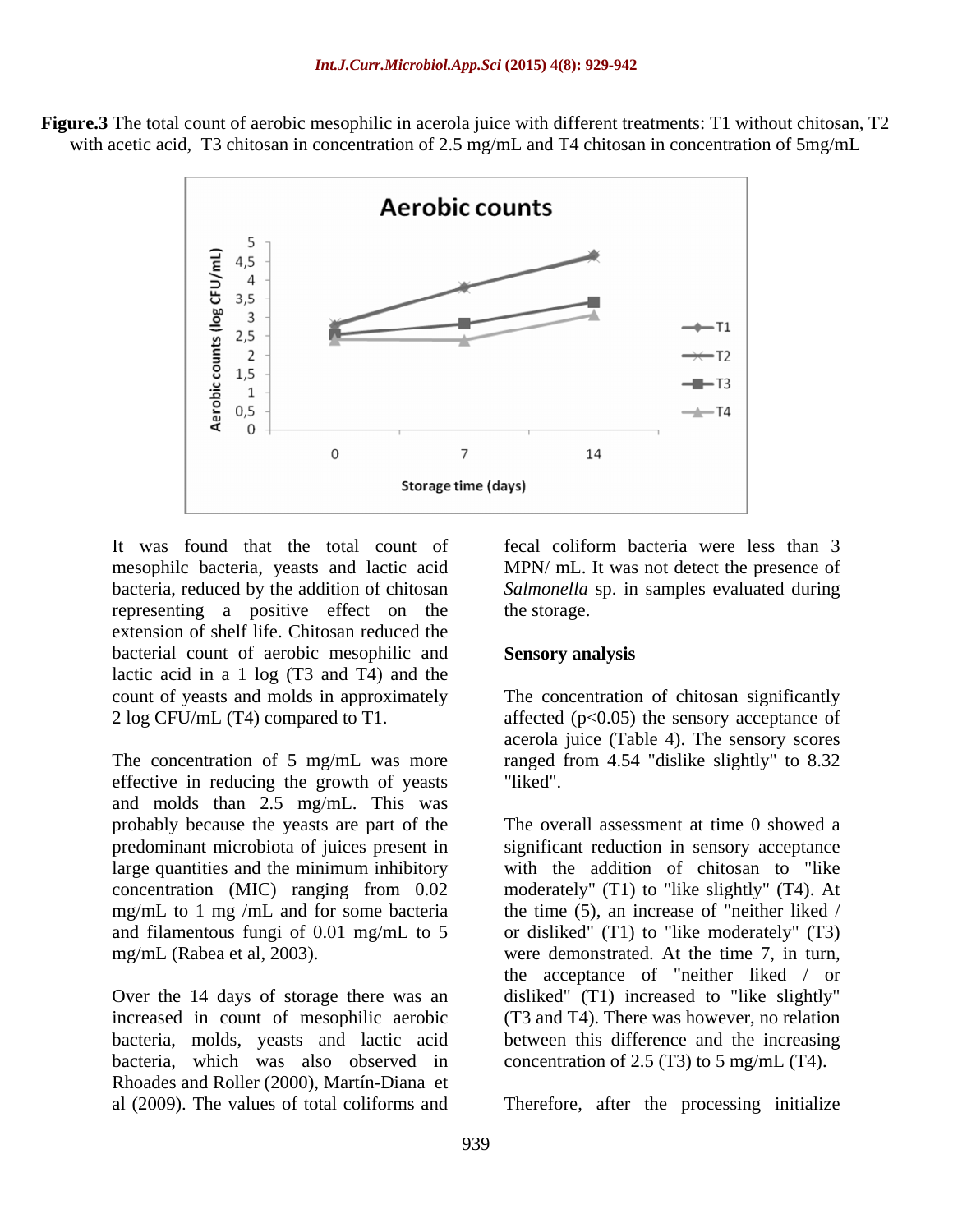(time 0), the acerola juice was given the highest scores sensory (Table 4) which are being in agreement with Martín-Diana et al however reduced by the addition of chitosan (2009). (T3 and T4). These results are in agreement

Throughout the store there was a reduction however, attributes for appearance, flavor, no significant reduction  $(p<0.05)$ . These overall assessment of the note at the end of shelf life of acerola juice. Chitosan has a positive effect on stability of the juice, Chitosan proved to be a viable alternative to mainly divided reducing the acidity of the chemical additives in extending the shelf life juice (Imeri and Knorr 1988). of acerola juice. Thus, studies with the

The juices added chitosan were acceptable ("neither liked / or disliked" to "liked") even at the end of storage time in spite of the

The authors thank CAPES and FACEPE for the scholarship to Ilsa Cunha Barbosa and

- Abd, A.J. and Niamah, A.K. 2012. Effect of chitosan on apple juice quality. for extending the<br>International Journal of Agricultural Food Science and Food Science. 2(4): 153-157
- M. K. and Megat Mohd Noor, M. J.. of conditions for clarification of chitosan.<br>
carambola fruit injectures is a condition of 39:2229–32 carambola fruit juice using a commercial enzyme. Journal of Food

notes are lower compared to the beginning, (2009).

with Martín-Diana et al (2009) who found a The intention to purchase the acerola juice reduction in the overall assessment of the ranged from 2 "Possibly not buy" to 4.44 juice with the addition of chitosan. This is "possibly buy" (Table 5). There was no due to the bitter taste of the juice due to the significant difference (p <0.05) in intention addition of chitosan gel (Han et al 2005). to buy the juice at time 0, but the T4 had a of notes sensory acceptance. In T4, significantly increased purchase intent (p viscosity and overall assessment there was a significant reduction in sensory scores of results corroborate Freitas et al (2006) who observed. This may underline the possibility observed a reduction in the acceptance of that if the juices with chitosan were color and flavor in addition to reducing the available in the market consumers would grade lower than that of T1. In time 5 and 7 the addition of chitosan (T3 and T4)  $\leq 0.05$ ) compared to control (T1). There was T1 and T3 during storage, in T4 it was not likely to buy.

> change in the characteristics of chitosan are needed to reduce the impact on the nutritional value of juice.

Engineering  $81: 65-71$ .

- **Acknowledgements** AOAC. Association of Official Analytical financial support. 16th ed. Washington, v. II, cap.37: Chemists. 2002. Official methods of analysis of the Association of Official Analytical Chemists International.*.* Fruits and fruit products.
- **References** Barry-Ryan, C., Martin-Diana, A.B., Rico, International Journal of Agricultural Food Science and Emerging<br>and Food Science 2(4): 153-157 Technologies 10:590–600. D., Barat, J. 2009. Orange juices enriched with chitosan: Optimisation for extending the shelf-life. Innovative Food Science and Emerging Technologies 10:590–600.
- Abdullah, A. G. L., Sulaiman, N. M., Aroua, Chatterjee, S., Chatterjee, S., Chatterjee, M. K. and Megat Mohd Noor M. I. B.P. and Guha, A.K., 2004. 2007. Response surface optimization<br>of conditions for clarification of the chitosan. Process Biochemistry Chatterjee, S., Chatterjee, S., Chatterjee, B.P. and Guha, A.K.. 2004. Clarification of fruit juice with chitosan. Process Biochemistry 39:2229 32

Chen, Y. and Li, C. 1996 Studies on the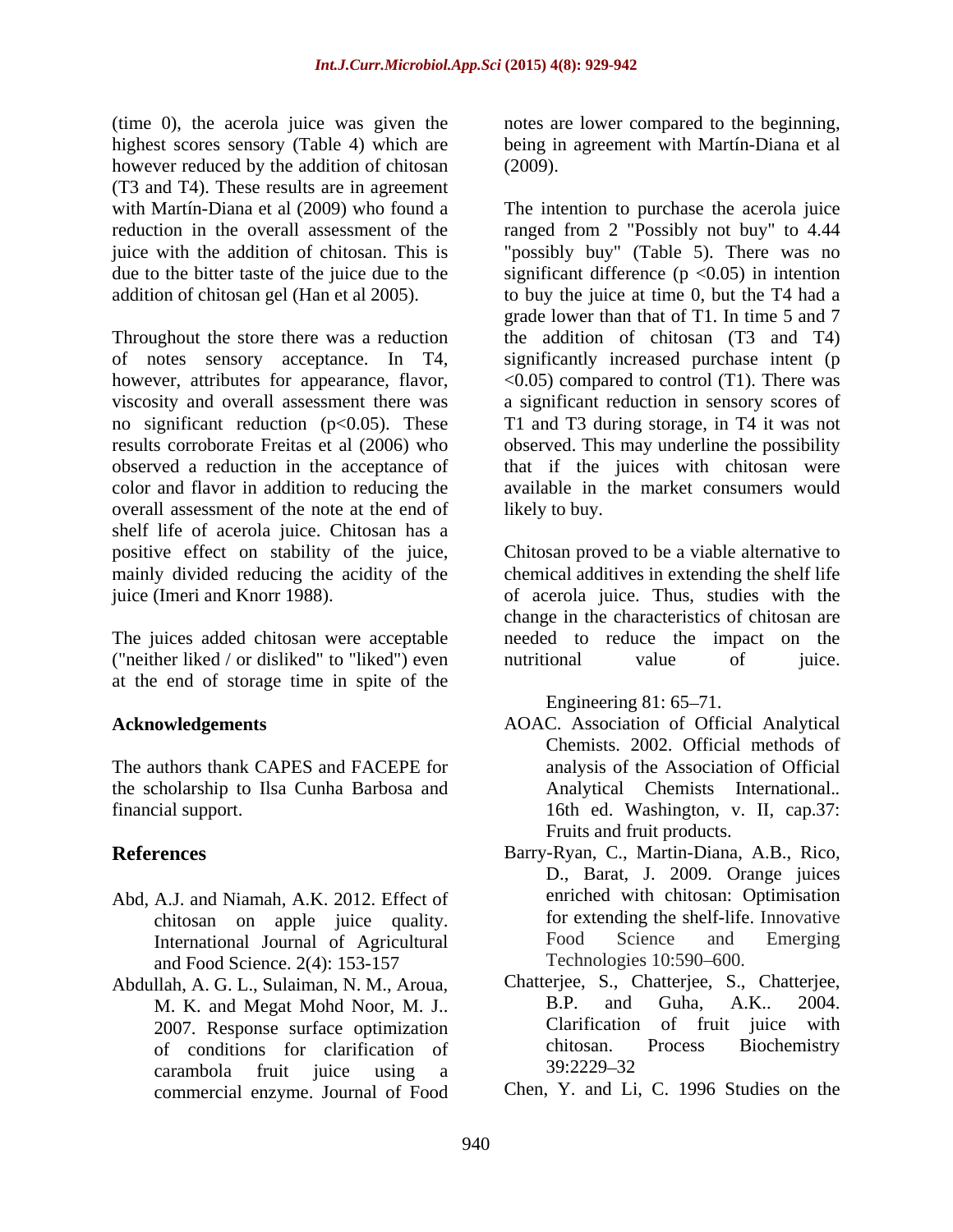- Chien, P. J., Sheu F., Huang, W.T. and Su, M.S. 2007. Effect molecular weight of
- Martín-Diana, A.B.M., Rico, D., Barat, J.M. Optimisation for extending the shelf-Emerging Technologies*,* 10(4): 590
- and functional properties of food
- Storage stability of acerola tropical and Technology 41: 1216–1221.
- 
- Grassin, C. and Fauquembergue, P. (1996). 100.
- Han, C., Lederer, C., McDaniel, M., and
	-
	-
- Horst, B.L, Parizel, A. L., Lacerdal, L. and Caracterização de microesferas de

Application of Chitosan to quitosana impregnadas com corante Clarification of Grapefruit Juice. Food antocianina utilizando tartarato de Science 23: 617-628. sódio como solução de impregnação. quitosana impregnadas com corante XVII Encontro de Química da Região Sul*.*

- chitosans on their antioxidative Imeri, A.G. and Knorr, D. 1988. Effect of activities in apple juice. Food chitosan on yield and compositional Chemistry 102:1192-1198. data of carrot and apple juice. Jounal of Food Science 53(3): 1707-1709.
- and Barry- Ryan, C. 2009. Orange Kisko, G., Sharp, R. and Roller, S. 2005. juices enriched with chitosan: Chitosan inactivates spoilage yeasts life. Innovative Food Science and coli O157:H7 in apple juice. Journal of but enhances survival of Escherichia Applied Microbiology 98: 872–880.
- 600. Knorr, D. 1983. Dye binding properties of Einbu, A., and Varum, K. M. 2003. chitin and chitosan. *Journal of Food* Structure–property relationship in Science. 48:36–7, 41. *Science.* 48:36–7, 41.
- chitosan. In T. Priotr (Ed.), Chemical Malinowska-Panczyk, E. I., Kolodziejska, saccharides pp. 223. 2009. The combined effect of Freitas, C.A.S., Maia, G.A., Sousa, P.H.M., moderate pressure and chitosan on Brasil, I. M. and Pinheiro, A. M. 2006. *Escherichia coli* and *Staphylococcus* fruit juice obtained by hot fill method*.* on natural microflora of apple juice International Journal of Food Science and minced pork. Food Technology D., Murawska, G. and Wolosewicz, G. 2009. The combined effect of moderate pressure and chitosan on *Escherichia coli* and *Staphylococcus aureus* cells suspended in a buffer and and Biotechnology 47:202-209.
- Gomez, P., Reynes, M., Dornier, M. and No, H.K., Meyers, S.P., Prinyawiwatkul W. Herbert, J.P. 1999. La cerise des and Xu, Z. 2007. Applications of Antilles: une excepitionnelle source de Chitosan for Improvement of Quality vitamine c naturelle. Fruits 54: 247- and Shelf Life of Foods: A Review. 260. Journal of Food Science 72(5): 87 and Shelf Life of Foods: A Review. 100.
	- Application of pectinases in beverages. Park, P.J., Je, J. Y. and Kim, S.K. 2004. Free In J. Visser and A. G. J. Voragen activities of radical scavenging activities of (Eds.), Pectin and pectinases (pp. 453– differently deacetylated chitosans 462). Elsevier Science B.V. radical scavenging activities of differently deacetylated chitosans using an ESR spectrometer. Carbohydrate Polymers 55: 17–22.
- Zhao, Y. 2005. Sensory evaluation of Rabea, E.I., Badawy ,M.E.T., Stevens, C.V., fresh Smagghe, G. S. and Teurbaut, W. strawberries (Fragaria ananassa) coated with chitosan-base edible coatings. Agent: Applications and Mode of Journal Action. Biomacromolecules*.* 4(6): of Food Science 70: 172–178. 1457-1465. 2003. Chitosan as Antimicrobial 1457-1465.
	- Laranjeira, M.C.M. 2009. Melgar, J., Soliva-Fortuny, R. and Raybaudi-Massilia, R.M., Mosqueda- Melgar,J., Soliva-Fortuny, R. and Martih-Belloso, O. 2009. Control of